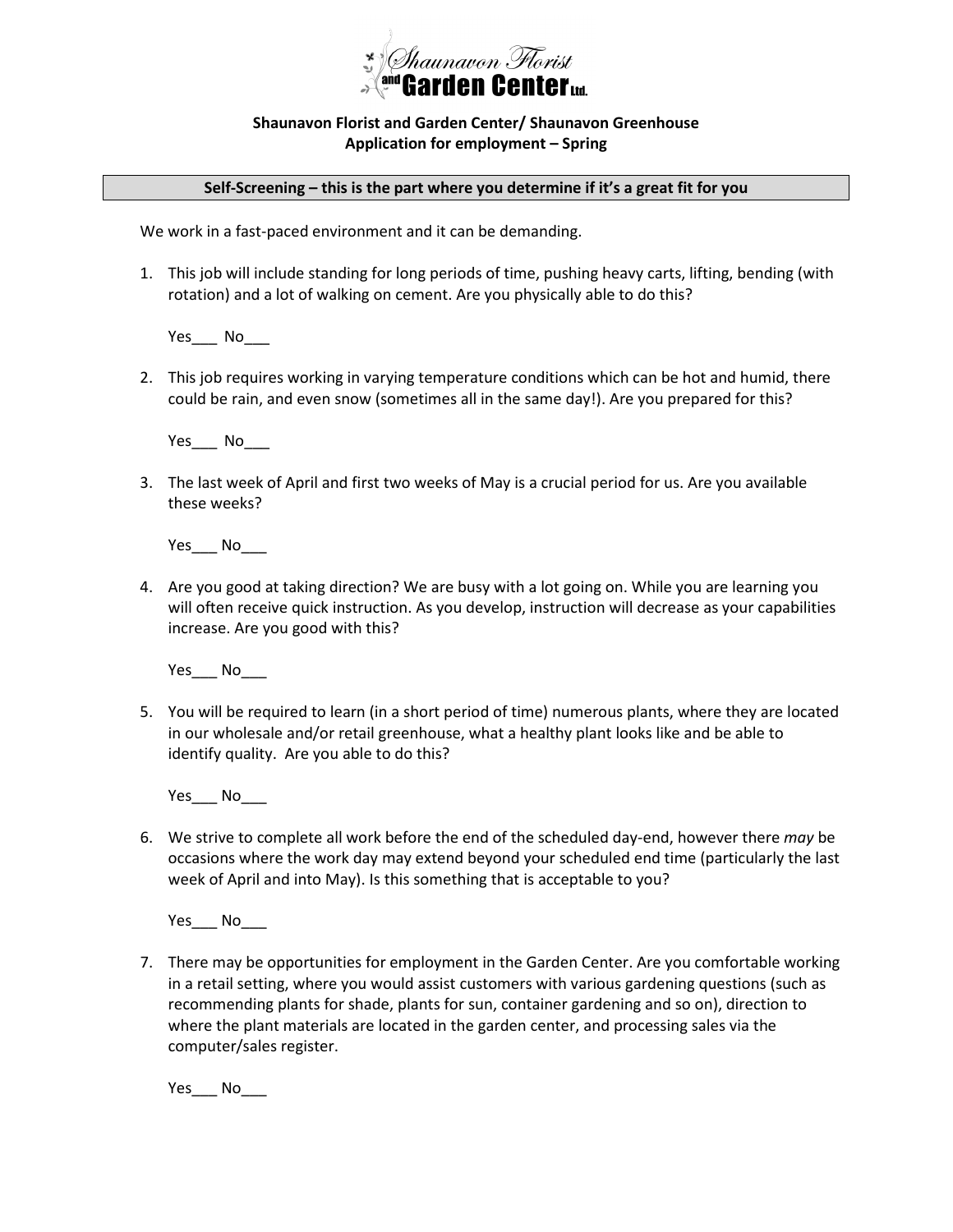

**So far so good? If the answer is "you bet!" then let's keep on going!**

|                                                                                                                                             | Application - this is the part where you tell us how great you'll fit with our business |  |
|---------------------------------------------------------------------------------------------------------------------------------------------|-----------------------------------------------------------------------------------------|--|
|                                                                                                                                             |                                                                                         |  |
|                                                                                                                                             |                                                                                         |  |
| You are interested in working in (check off all those you are interested in):                                                               |                                                                                         |  |
| ___ Greenhouse _______ Retail Garden Center                                                                                                 |                                                                                         |  |
| What type of employment are you seeking? _____ Part Time ____ Full Time                                                                     |                                                                                         |  |
| Are you a high school student? _______                                                                                                      |                                                                                         |  |
| Are there days of the week/times of the day where you are not available to work? Please list:                                               |                                                                                         |  |
| Please share any additional information about your availability that you feel is important for us to know:<br>Tell us about your education: |                                                                                         |  |
|                                                                                                                                             | Grade/Graduation year ______                                                            |  |
|                                                                                                                                             |                                                                                         |  |
|                                                                                                                                             |                                                                                         |  |
|                                                                                                                                             |                                                                                         |  |
|                                                                                                                                             |                                                                                         |  |
|                                                                                                                                             |                                                                                         |  |
|                                                                                                                                             |                                                                                         |  |
|                                                                                                                                             |                                                                                         |  |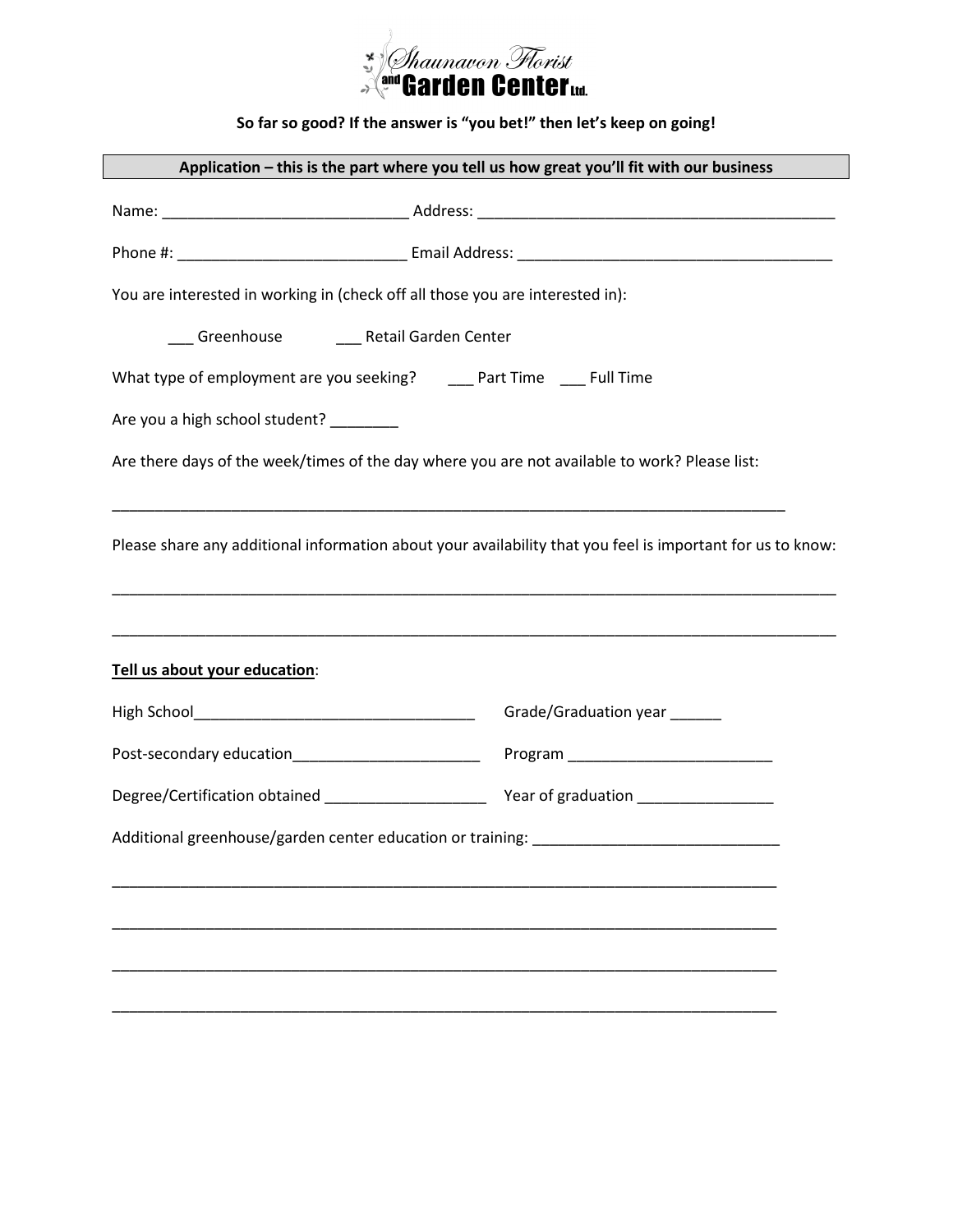

| Tell us about your work experience:                                                                                                                                                                                                                                                                                                                                                                                                                                                           |  |
|-----------------------------------------------------------------------------------------------------------------------------------------------------------------------------------------------------------------------------------------------------------------------------------------------------------------------------------------------------------------------------------------------------------------------------------------------------------------------------------------------|--|
|                                                                                                                                                                                                                                                                                                                                                                                                                                                                                               |  |
|                                                                                                                                                                                                                                                                                                                                                                                                                                                                                               |  |
|                                                                                                                                                                                                                                                                                                                                                                                                                                                                                               |  |
|                                                                                                                                                                                                                                                                                                                                                                                                                                                                                               |  |
|                                                                                                                                                                                                                                                                                                                                                                                                                                                                                               |  |
|                                                                                                                                                                                                                                                                                                                                                                                                                                                                                               |  |
| We'd like to get to know about your previous working relationships:<br>Please provide 2 references and current phone numbers of your current/past direct supervisor.<br>Personal references are not required. References may be contacted prior to being granted an interview.                                                                                                                                                                                                                |  |
|                                                                                                                                                                                                                                                                                                                                                                                                                                                                                               |  |
|                                                                                                                                                                                                                                                                                                                                                                                                                                                                                               |  |
|                                                                                                                                                                                                                                                                                                                                                                                                                                                                                               |  |
|                                                                                                                                                                                                                                                                                                                                                                                                                                                                                               |  |
|                                                                                                                                                                                                                                                                                                                                                                                                                                                                                               |  |
| This next part is really important. This is where you really drive home why you'd be the very best fit<br>for our business. Share your background, work experience or interests that would be applicable to<br>working in our greenhouse or garden center. If you have a cover letter that's great! If you don't have a<br>cover letter, please fill this out. To be considered as an applicant, this part is required (no worries<br>friend, you don't have to write a book $\circled{c}$ ). |  |

\_\_\_\_\_\_\_\_\_\_\_\_\_\_\_\_\_\_\_\_\_\_\_\_\_\_\_\_\_\_\_\_\_\_\_\_\_\_\_\_\_\_\_\_\_\_\_\_\_\_\_\_\_\_\_\_\_\_\_\_\_\_\_\_\_\_\_\_\_\_\_\_\_\_\_\_\_\_\_\_